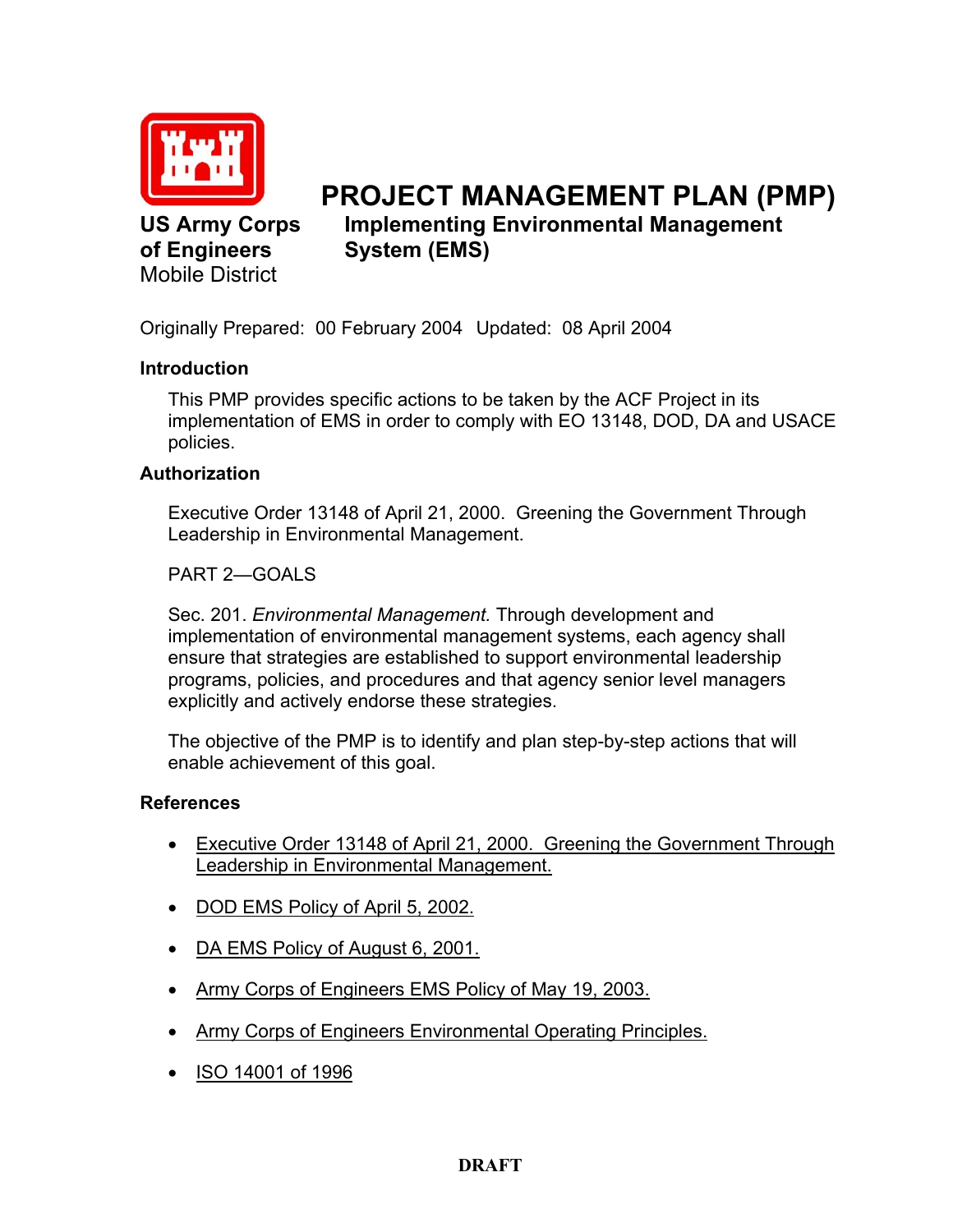### **US Army Corps of Engineers Guidance**

- U.S. Army Corps of Engineers Environmental Management System Implementation Guide (Draft)
- Fact Sheet; from CECW-ON; Subject: Environmental Management Systems (EMS); 12 Mar 02

### **Definitions**

- ISO 14001 Developed by the International Organization for Standardization (ISO) specifies requirements for an environmental management system, to enable an organization to formulate a policy and objectives taking into account legislative requirements and information about significant environmental impacts. It applies to those environmental aspects which the organization can control and over which it can be expected to have an influence. It does not itself state specific environmental performance criteria.
- Environmental aspect element of an organization's activities, products or services that can interact with the environment.
- Environmental impact any change to the environment, whether adverse or beneficial, wholly or partially resulting from an organization's activities, products or services.

#### **Description of an Environmental Management System:**

- Part of an organization's overall management system that integrates environmental concerns and issues into the organization's management processes.
- Addresses organizational structure, planning activities, responsibilities, practices, procedures, processes, and resources for developing, implementing, achieving, reviewing, and maintaining environmental policy.
- An EMS enables an organization of any size or type to control the impact of its activities, products, or services on the natural environment, allowing it to not only achieve and maintain compliance with current environmental requirements, but to recognize and proactively manage future issues that might impact mission sustainability.
- Generally will not require USACE elements to create an entirely new system. Many of the required elements of an EMS are already in place as part of existing programs. Whenever existing plans or programs are already in place that fulfill EMS requirements, they should be incorporated into the EMS to the maximum extent possible.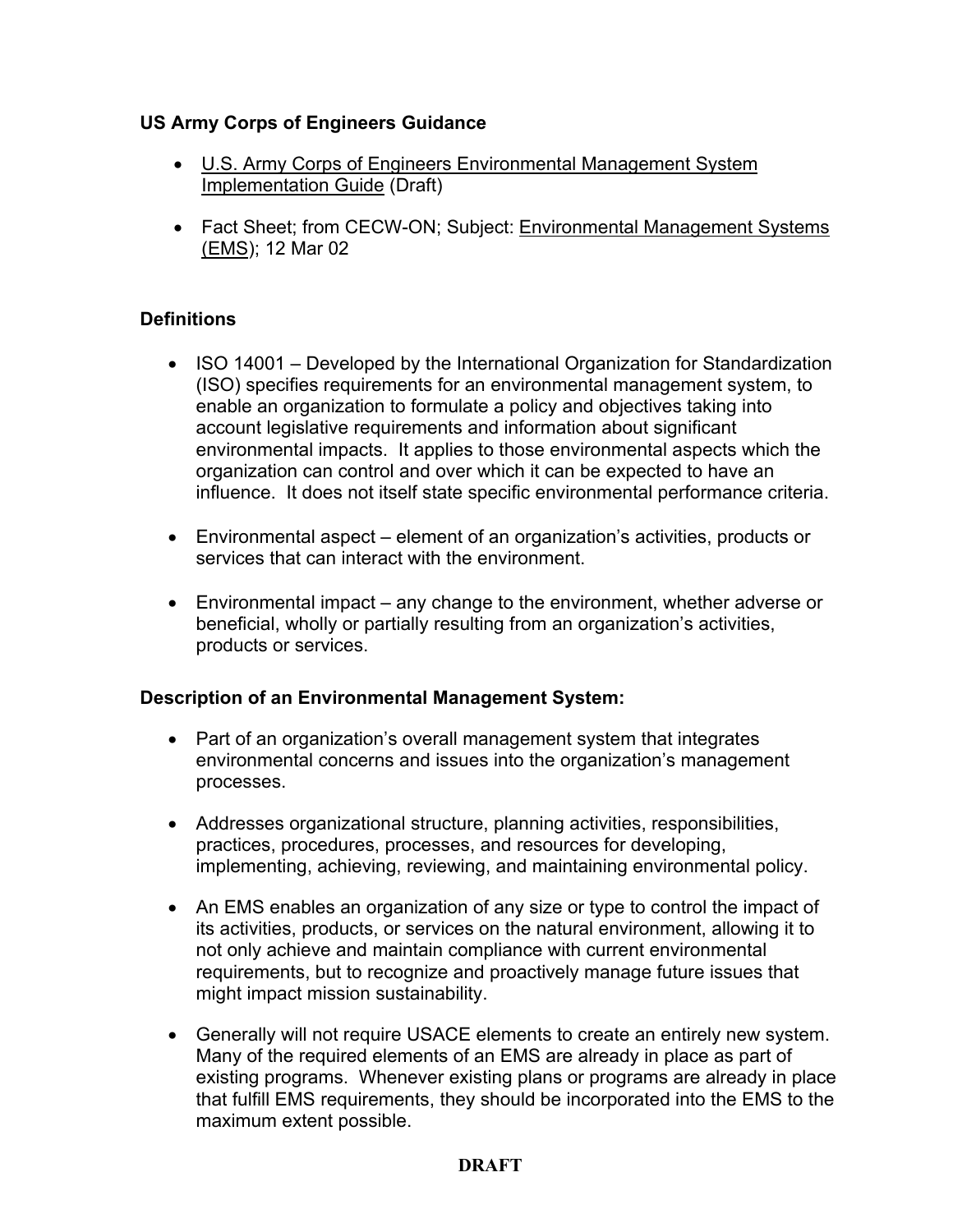### **To succeed an Environmental Management System should be:**

- Cost effective
- Economically viable
- Based on systems and performance
- Practical, usable and useful
- Focused on continual improvement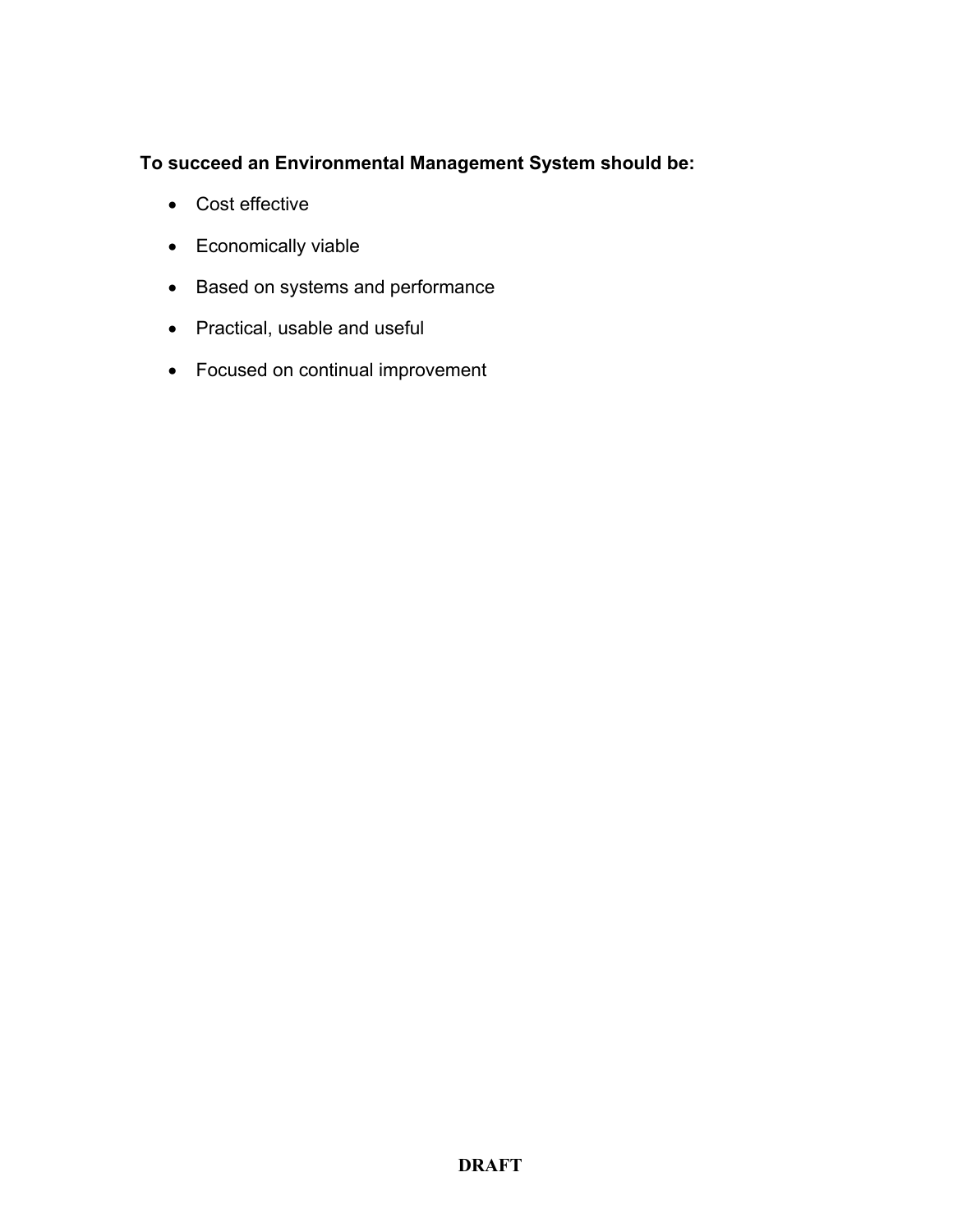### **General Principles:**

- An EMS serves the organization and its mission, not the reverse
- EMS is a process, not an event
- An EMS is the people & their actions, not the words & aspirations
- Improvement rests on changing attitudes & behaviors
- Start at the top, implement throughout

#### **Scope of Work**

The goal of this effort is to implement an Environmental Management System at the Apalachicola, Chattahoochee and Flint Project (ACF), which includes the following elements:

- Walter F. George Natural Resources Site Office
- Walter F. George Powerhouse
- Walter F. George Lock and Dam
- George W. Andrews Lock and Dam
- Lake Seminole Natural Resources Site Office
- Jim Woodruff Powerhouse
- Jim Woodruff Lock and Dam

#### **Funding Work Items**

| Work Item            | 472H3B  |  |  |  |
|----------------------|---------|--|--|--|
| <b>Labor Numbers</b> |         |  |  |  |
| <b>ACF 000410</b>    | L81819  |  |  |  |
| 008450<br>.JW        | L81821  |  |  |  |
| WFG 019190           | l 81820 |  |  |  |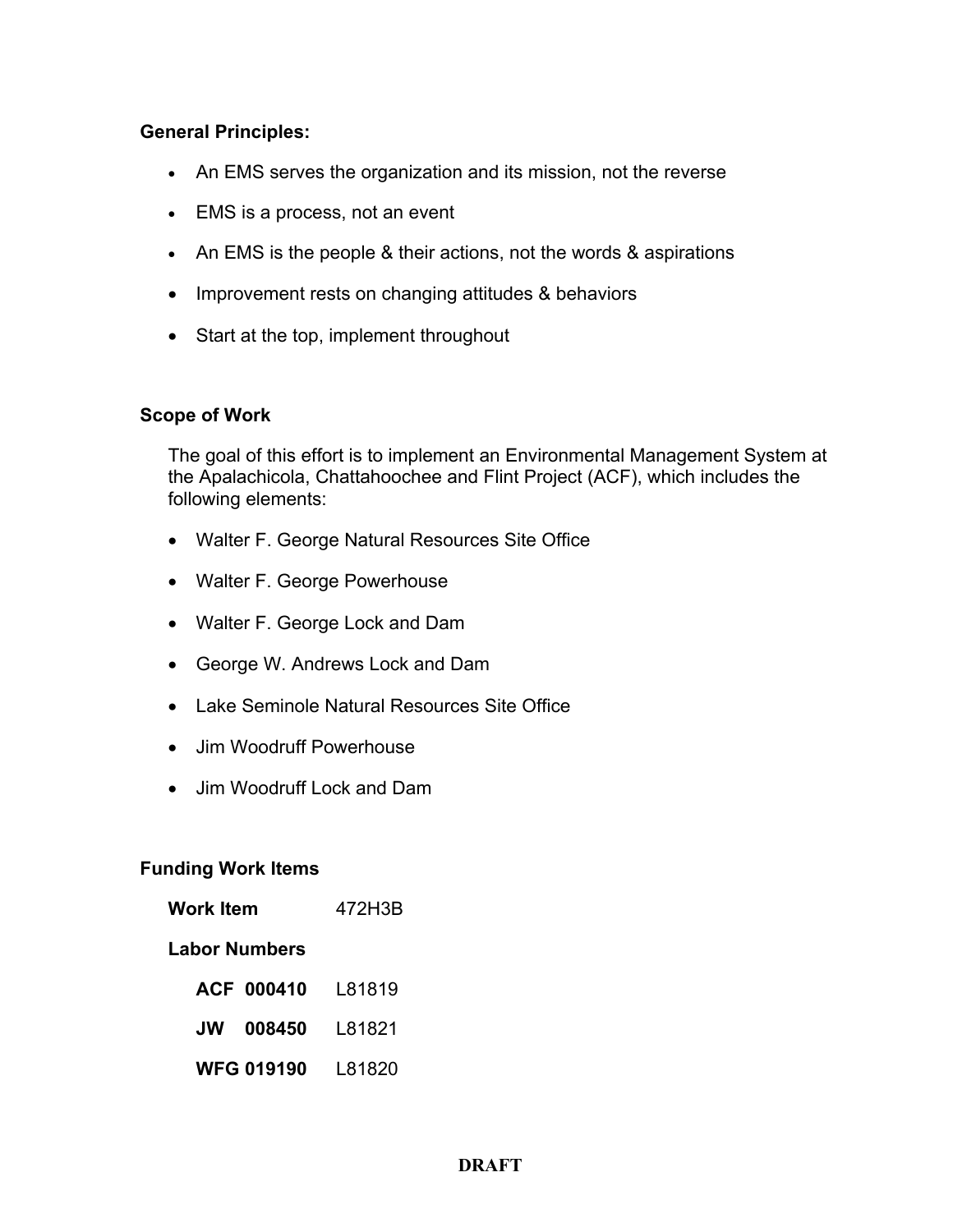# **PROJECT DELVERY TEAM – STEERING COMMITTEE**

|                | <b>OFFICE</b>          | <b>TEAM MEMBER</b>       | <b>OFFICE</b> | <b>PHONE NUMBER</b> |
|----------------|------------------------|--------------------------|---------------|---------------------|
|                |                        |                          | <b>SYMBOL</b> |                     |
| 1 <sub>1</sub> | <b>ACF</b>             | <b>William Smallwood</b> | OP-AC         | 229-768-2516        |
| 2.             | <b>WFG Site Office</b> | <b>Ronald Puhr</b>       | OP-AC         | 229-768-2516        |
| 3.             | <b>WFG Powerhouse</b>  | Earl Stockton            | OP-AC         | 229-768-2635        |
| 4.             | <b>ACF Locks</b>       | Jerry Cook               | OP-AC         | 850-663-8591        |
| 5.             | Seminole Site Office   | Leslie Brusse            | OP-AC         | 229-662-2001        |
| 6.             | <b>JW Powerhouse</b>   | <b>Richard Johns</b>     | OP-AC         | 850-663-2291        |
| 7 <sub>1</sub> | <b>ACF ECC</b>         | <b>Jody Dvorak</b>       | OP-AC         | 229-662-2001        |
| 8.             | MDO ECC                | James Stanfield          | OP-TR         | 251-694-3722        |

### **PROJECT DELVERY TEAM – IMPLEMENTATION COMMITTEE**

| 1 <sub>1</sub> | ACF       | Jody Dvorak     |       | OP-AC 229-662-2001 |
|----------------|-----------|-----------------|-------|--------------------|
| 2.             | <b>OP</b> | James Stanfield | OP-TR | 251-694-3722       |
| 3 <sub>1</sub> | OP        |                 | OP-TN |                    |
| 4.             | <b>OP</b> |                 | OP-TH |                    |
| 5 <sub>1</sub> | <b>PD</b> |                 | PD-EI |                    |
| 6.             | EN        |                 | EN-GE |                    |
| 7 <sub>1</sub> | OC.       |                 | OС    |                    |